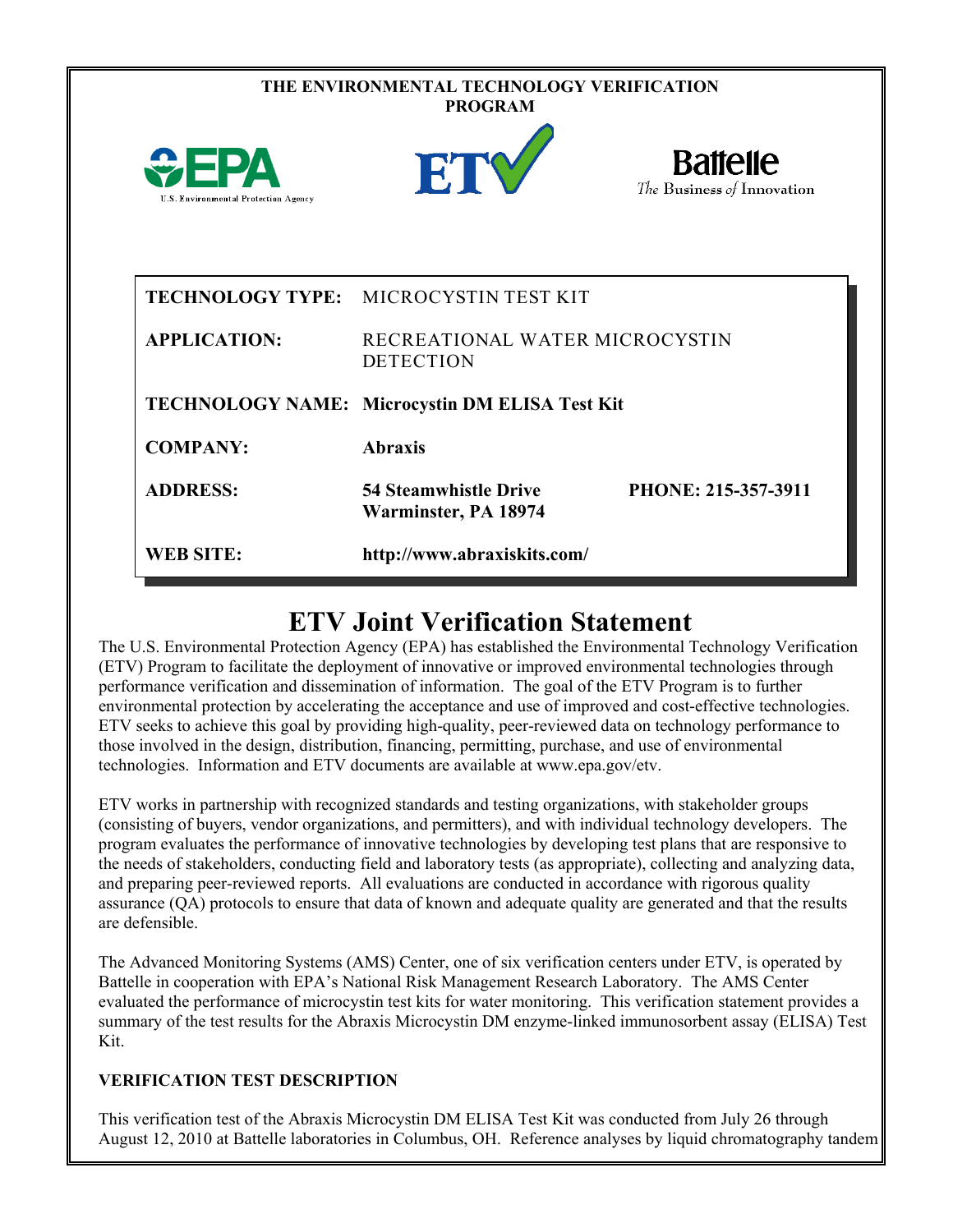mass spectrometry (LC-MS/MS) were performed the week of August 16, 2010 by the University of Nebraska Water Sciences Laboratory.

The objective of this verification test was to evaluate the microcystin test kit performance in analyzing known concentrations of microcystin in ASTM International Type II deionized (DI) water and in natural recreational water (RW) samples. The technology was used to analyze a variety of water samples for the variants microcystin-LR, microcystin-LA, and microcystin-RR. Because the technology cannot specify between the more than 80 microcystin variants, the samples prepared for this test were spiked with three individual variants. The Microcystin DM ELISA Test Kit provided a quantitative determination of microcystins and was evaluated in terms of:

- Accuracy comparison of test kit results (samples prepared in DI water) to results from a reference method;
- Precision repeatability of test kit results from three sample replicates analyzed in DI water, matrix interference, and RW samples;
- Linearity determination of whether or not the test kit response increases in direct proportion to the known concentration of microcystin;
- Method detection limit the lowest quantity of toxin that can be distinguished from the absence of that toxin (a blank value) at a 95% confidence level;
- Inter-kit lot reproducibility determination of whether or not the test kit response is significantly different between two different lots of calibration standards within the kits;
- Matrix Interference evaluation of the effect of natural recreational water matrices and chlorophyll-*a* on the results of the test kits; and
- Operational and sustainability factors general operation, data acquisition, setup, consumables, etc.

Each microcystin test kit was operated according to the vendor's instructions by a vendor-trained Battelle technician. Samples and calibration standards were analyzed in duplicate and positive and negative controls were analyzed at the vendor-specified frequency.

The ability of the Abraxis Microcystin DM ELISA Test Kit to determine the concentration of microcystin was challenged using quality control (QC) samples, performance test (PT) samples and RW samples. QC, PT, and RW samples were prepared by Battelle technical staff the day before testing began. The test samples were prepared in glass volumetric flasks and stored in amber glass vials at  $4^{\circ}C \pm 3^{\circ}C$  until use. The reference samples that were prepared from the test solutions were stored in amber glass bottles at  $\lt$  -10°C. Replicate samples for the test kits were taken from the same sample bottle. The QC, PT, and RW samples were prepared blindly for the operator by coding the sample labels to ensure the results were not influenced by the operator's knowledge of the sample concentration and variant.

Unlike many contaminants, certified microcystin standards are not commercially available. In planning this verification test, multiple sources of standards were investigated. With agreement from the stakeholders, all vendors and the EPA project officer, the standards used for this verification were purchased from the most reputable sources (LR and RR from Canadian National Research Council and LA from Abraxis), based on a Performance Evaluation Audit, and used for both the testing solutions and the reference method calibration.

QA oversight of verification testing was provided by Battelle and EPA. Battelle QA staff conducted technical systems audits of the both the laboratory and field testing, and Battelle QA staff conducted a data quality audit of at least 10% of the test data. This verification statement, the full report on which it is based, and the test/QA plan for this verification test are available at www.epa.gov/etv/centers/center1.html.

## **TECHNOLOGY DESCRIPTION**

Following is a description of the Microcystin DM ELISA Test Kit, based on information provided by the vendor. The information provided below was not verified in this test.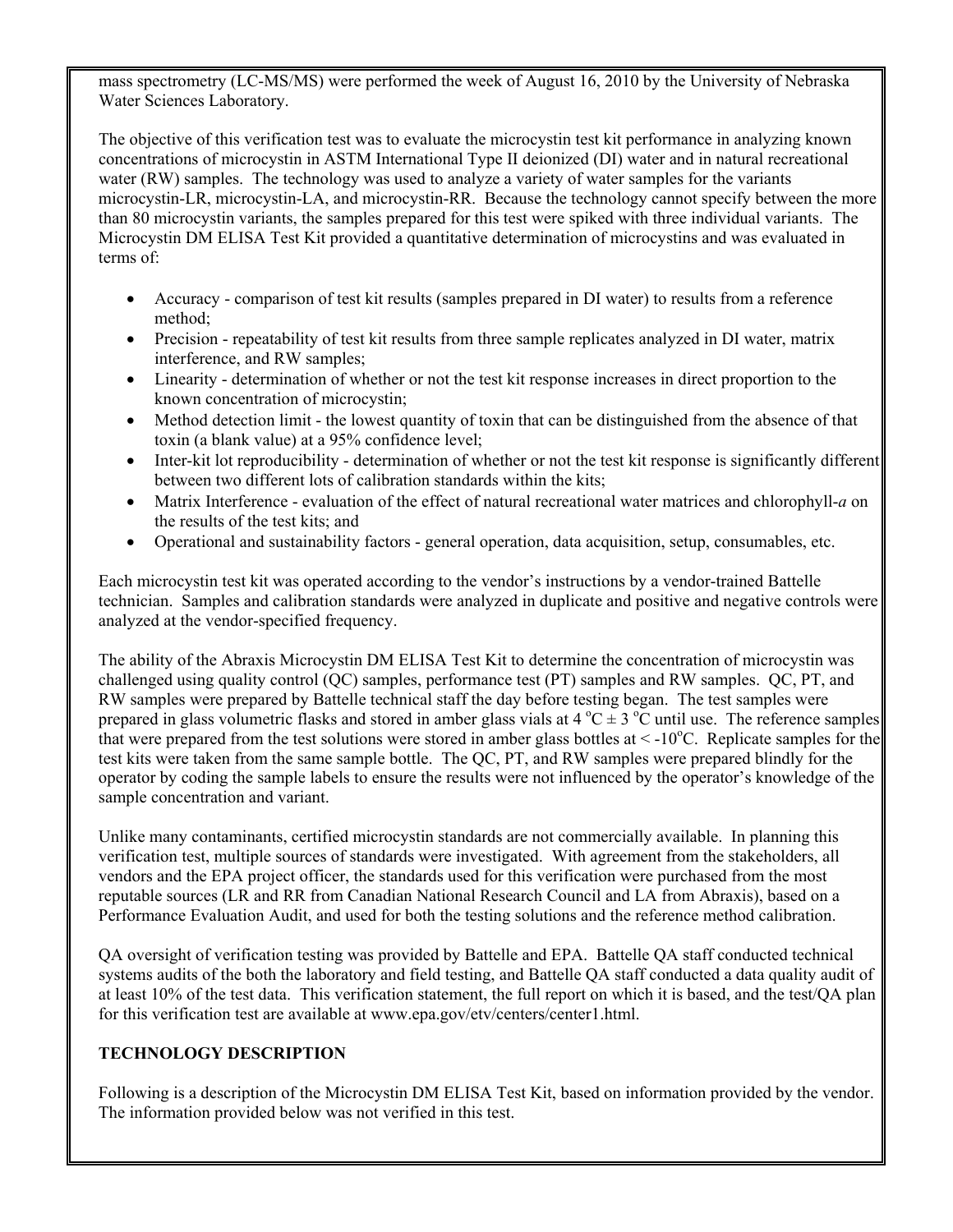The Microcystin DM ELISA Test Kit is an ELISA for the determination of microcystins and nodularins in water samples. The assay utilizes monoclonal antibodies that have been raised against the ADDA moiety of the molecule, allowing for the detection of numerous microcystin and nodularin variants in drinking, surface, and groundwater at levels below World Health Organization (WHO) guidelines.

The test is a direct competitive ELISA and is based on the recognition of microcystins, nodularins and their variants by a monoclonal antibody. Microcystins and nodularins, when present in a sample, and a microcystins-HRP analog compete for the binding sites of anti-microcystin antibodies in solution. The microcystin antibodies are then bound by a second antibody (goat anti-mouse) immobilized on the plate. After a washing step and addition of a substrate/chromogen solution, a color signal is generated. The intensity of the color is inversely proportional to the concentration of the microcystins/nodularins present in the sample. The color reaction is stopped after a specified time and analyzed using a plate photometer to obtain the optical density (OD) at a wavelength of 450 nanometers (nm).

The Microcystin DM ELISA Test Kit is not able to distinguish the difference between two microcystin variants. Results from the Microcystin DM ELISA Test Kit are calibrated with respect to the microcystin-LR variant. However, other microcystin variants are known (based on information provided by Abraxis) to react to different extents with the antibodies used for detection; this is referred to as the cross reactivity (CR) of the variant. For this verification test, Microcystin DM ELISA Test Kit results for LR were reported from the calibration curve, results for the LA variant were reported as 48% of the kit results (based on the CR value of 125%) and the RR variant was reported as 53% of the test kit results.

## **VERIFICATION RESULTS**

The verification of the Abraxis Microcystin DM ELISA Test Kit is summarized by the parameters described in Table 1.

| <b>Verification Parameters</b>      | LR               | LA                                                                                                                                                                              | <b>RR</b>        |  |  |
|-------------------------------------|------------------|---------------------------------------------------------------------------------------------------------------------------------------------------------------------------------|------------------|--|--|
| Accuracy (range of $\%D$ )          |                  |                                                                                                                                                                                 |                  |  |  |
| $0.10$ ppb                          | 50% to 94%       |                                                                                                                                                                                 |                  |  |  |
| $0.50$ ppb                          | 47% to 94%       | For LA, 147% to 229%, and for RR, 81% to                                                                                                                                        |                  |  |  |
| $1.0$ ppb                           | $61\%$ to $71\%$ | 260%. For both variants, the data suggested<br>that the uncorrected results in LR equivalents<br>would provide concentrations that were more<br>similar to the reference method |                  |  |  |
| $2.0$ ppb                           | $28\%$ to $45\%$ |                                                                                                                                                                                 |                  |  |  |
| $4.0$ ppb                           | $24\%$ to $29\%$ | concentrations.                                                                                                                                                                 |                  |  |  |
| Precision (range of %RSD)           | $2\%$ to $11\%$  | $1\%$ to 9%                                                                                                                                                                     | $1\%$ to 12 $\%$ |  |  |
| <b>Precision (RW samples)</b>       |                  | $2\%$ to $9\%$                                                                                                                                                                  |                  |  |  |
| Linearity $(y=)$                    | $1.23x + 0.187$  | $2.57x + 0.135$                                                                                                                                                                 | $2.16x + 0.207$  |  |  |
|                                     | $r^2 = 0.993$    | $r^2 = 0.997$                                                                                                                                                                   | $r^2 = 0.985$    |  |  |
| <b>Method Detection Limit (ppb)</b> | 0.105            | 0.078                                                                                                                                                                           | 0.099            |  |  |

**Table1. Abraxis Microcystin DM ELISA Test Kit Performance Summary**

*Inter-kit lot reproducibility.* Calibration standards from two different lots were measured and the relative percent difference (RPD) of the resulting ODs ranged from 1% to 10%, with seven of the 12 being less than 5%.

*Matrix Interference.* Matrix interference effects were assessed by using a t-test to compare results from samples made by spiking undiluted and diluted interference matrices with the PT sample results at 2.0 ppb spiked concentration. Both the RW matrix results for LA and the 10x RW sample were significantly different from the DI water results and the diluted and undiluted RW were also significantly different from one another. The chlorophyll-*a* results for LR, LA, and RR were all statistically different when compared to the DI results except the 1 mg/L chlorophyll-*a* solutions spiked with RR ( $p = 0.169$ ). There was no difference determined when comparing the two levels of chlorophyll-*a* solution results for all three variants. All of the undiluted and diluted RW samples were significantly different from one another for all three variants. The spiked undiluted RW samples each exhibited a higher microcystin concentration than did the diluted RW sample even after the samples